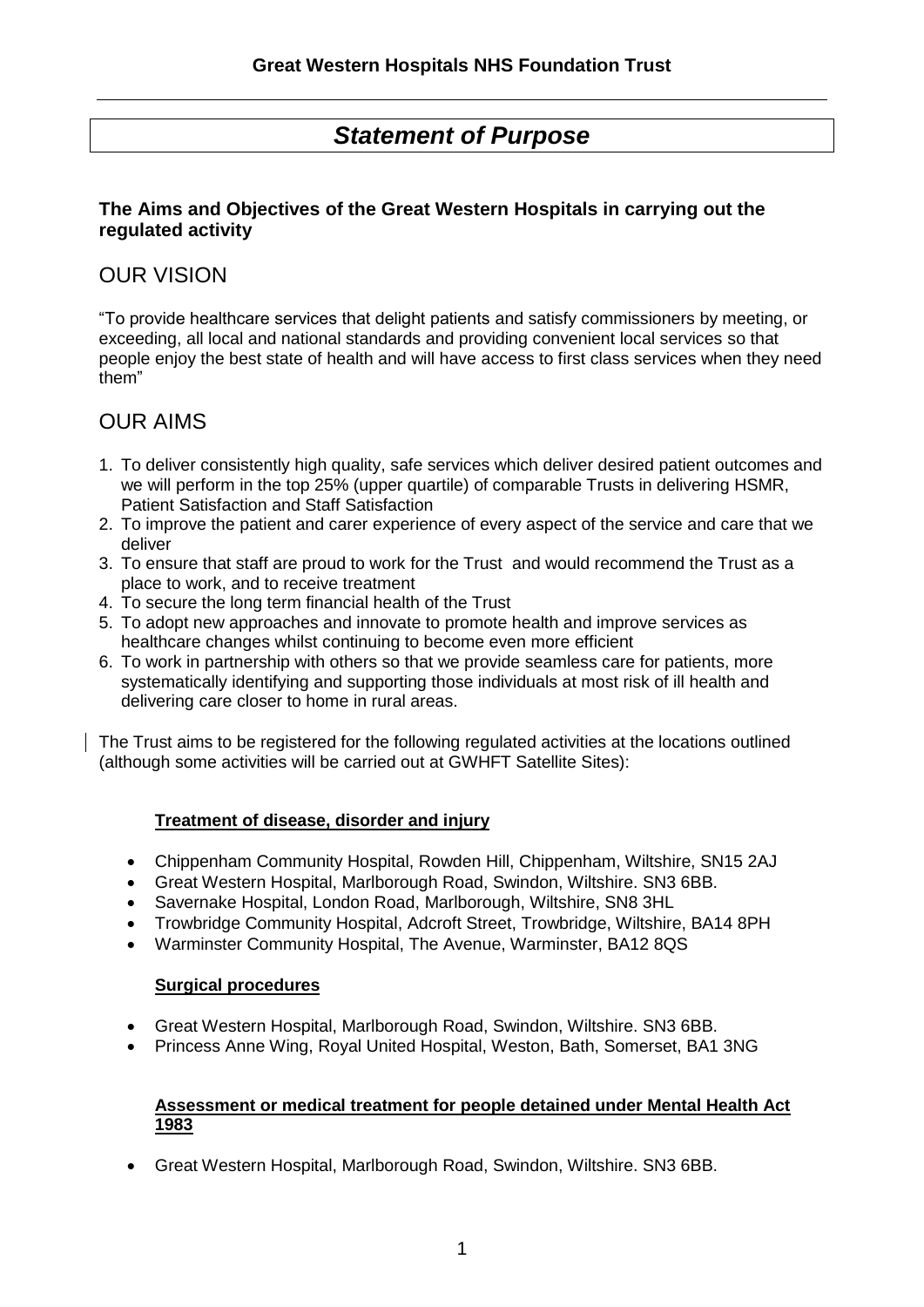#### **Diagnostic and Screening procedures**

- Chippenham Community Hospital, Rowden Hill, Chippenham, Wiltshire, SN15 2AJ
- Frome Victoria Hospital, Park Road, Frome, Somerset, BA11 1EY
- Great Western Hospital, Marlborough Road, Swindon, Wiltshire. SN3 6BB.
- Paulton Memorial Hospital, Salisbury Road, Paulton, Somerset, BS39 7SB
- Princess Anne Wing, Royal United Hospital, Weston, Bath, Somerset, BA1 3NG
- Savernake Hospital, London Road, Marlborough, Wiltshire, SN8 3HL
- Shepton Mallet Community Hospital, Old Wells Road, Shepton Mallet, Somerset, BA4 4LP
- Trowbridge Community Hospital, Adcroft Street, Trowbridge, Wiltshire, BA14 8PH
- Warminster Community Hospital, The Avenue, Warminster, BA12 8QS

#### **Management of supply of blood and blood derived products**

Great Western Hospital, Marlborough Road, Swindon, Wiltshire. SN3 6BB.

#### **Maternity and midwifery services**

- Chippenham Community Hospital, Rowden Hill, Chippenham, Wiltshire, SN15 2AJ
- Frome Victoria Hospital, Park Road, Frome, Somerset, BA11 1EY
- Great Western Hospital, Marlborough Road, Swindon, Wiltshire. SN3 6BB.
- Paulton Memorial Hospital, Salisbury Road, Paulton, Somerset, BS39 7SB
- Princess Anne Wing, Royal United Hospital, Weston, Bath, Somerset, BA1 3NG
- Shepton Mallet Community Hospital, Old Wells Road, Shepton Mallet, Somerset, BA4 4LP
- Trowbridge Community Hospital, Adcroft Street, Trowbridge, Wiltshire, BA14 8PH

## **Termination of pregnancies**

Great Western Hospital, Marlborough Road, Swindon, Wiltshire. SN3 6BB.

#### **Nursing care**

• Hillcote, 22 Manor Road, Salisbury, Wiltshire, SP1 1JS

## **The range of service users' needs which the services provided are meant to meet**

By 2026 the population of Swindon is projected to grow by 81,600 people, which is an increase of 27.2 %. In Wiltshire a higher percentage of the over 65 year old population are receiving community services and future predictions show that in the over 75 year age group there will be a greater percentage of people with a limiting long term illness.

The ongoing impact of obesity, alcohol, smoking and dementia, the prevalence of chronic disease in GP registered populations, particularly diabetes, coronary heart disease and chronic respiratory conditions will continue to impact on use of health care.

The Trust is currently looking to be further at the forefront of healthcare innovation especially in the context of shifting care closer to home ensuring care is delivered in the